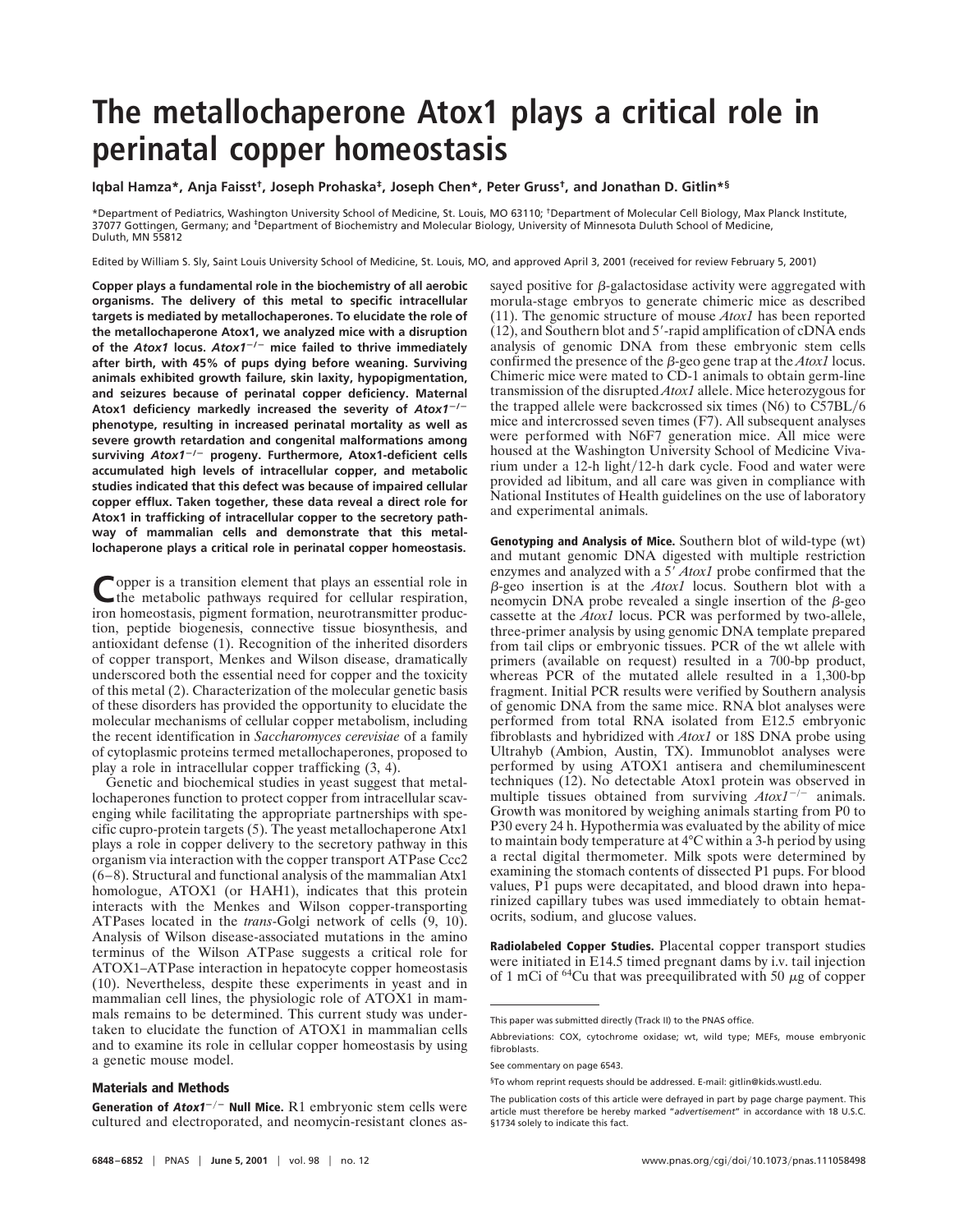(chloride salt) in 100  $\mu$ l of saline (13, 14). Twenty-four hours later, the individual placenta and embryo were dissected from the maternal tissues and rinsed three times with PBS before quantifying the amount of tissue 64Cu incorporation in a Packard Gamma Counter. Each data point was calculated as the ratio of the amount of 64Cu (cpm) retained within that tissue to the total amount of 64Cu (cpm) injected into the mother. For cell culture experiments, mouse embryonic fibroblasts (MEFs) from E12.5 embryos were isolated and cultured in DMEM with 10% FCS as described (15). After the first passage, the MEFs were genotyped by PCR analysis. Mouse fibroblast cell lines (802–5 and 802–1) were cultured as described (16). For copper retention studies,  $2 \times 10^5$  cells were allowed to adhere onto 35-mm Petri dishes before incubation for 68 h with  $8 \times 10^6$  cpm of <sup>64</sup>Cu in culture medium. The cells were then washed three times with ice-cold PBS, lysed with PBS containing 1% SDS, and analyzed for <sup>64</sup>Cu retention by using the gamma counter. For copper uptake and efflux experiments,  $8 \times 10^6$  cpm of <sup>64</sup>Cu was premixed with 200 nM copper (chloride salt) and 400 nM L-histidine (Sigma) for 1 h at 37°C in serum-free OPTIMEM (Life Technologies, Grand Island, NY). Copper uptake was initiated by incubating MEFs with 200 nM <sup>64</sup>Cu per  $4 \times 10^4$  cells at 37°C, and at different time points the uptake was terminated by rapid aspiration of 64Cu media and incubation in an ice-water bath. For efflux studies, cells were pulsed with 200 nM  $^{64}$ Cu for 1 h as described above, followed by three quick rinses with prewarmed PBS to remove any residual copper, and then incubated with prewarmed OPTIMEM alone for several chase periods. Cells were harvested at different time intervals and processed for quantification as described for copper retention.

**Copper and Enzyme Activity Measurements.** Copper concentrations and enzymatic activities were measured from wt and  $A\text{to}1^{-/-}$  P2 organs obtained from 5 litters (38 pups) of  $A\text{to}1^{+/-}$  matings. Total tissue copper content was measured by acid digestion of tissue and atomic absorption spectrophotometry (17). Cytochrome *c* oxidase activity was measured spectrophotometrically on whole homogenates by monitoring loss of ferrocytochrome *c* (17). Tyrosinase activity was measured in whole-skin homogenates as an in-gel dopa oxidase assay as described (18). Succinate dehydrogenase activity was measured by the reduction of 2,6 dichlorophenol indophenol at 600 nm as described (19). Limited tissue prohibited direct assay of lysyl oxidase or dopamine monooxygenase activities.

## **Results**

To determine the physiologic role of ATOX1, we characterized a mouse *Atox1* locus that was disrupted by gene-trap insertion of a  $\beta$ -galactosidase-neomycin marker ( $\beta$ -geo) between the first and second exons of one allele of *Atox1* in embryonic stem cells (Fig. 1*A*) (12, 20). Germ-line chimeras derived from morula aggregation with the mutated cells were used to obtain het- $\frac{1}{2}$ erozygous  $A\text{to}1^{+/-}$  mice that were bred to homozygosity and ascertained by Southern blot analysis of mouse genomic DNA by using a 5' *Atox1*-specific probe (Fig. 1*B*) and a neomycin DNA probe (data not shown). Analysis of mouse fibroblasts from E12.5 embryos indicated that the  $\beta$ -geo insertion resulted in an *Atox1* null allele, as no *Atox1* mRNA nor protein was detected in  $Atox1^{-/-}$  homozygous animals based on RNA blots and immunoblots, respectively (Fig. 1 *C* and *D*).

Analysis of staged offspring from  $Atox1^{+/-}$  matings showed the expected Mendelian ratio until birth, but revealed a growth retardation phenotype in  $A\text{to}xI^{-/-}$  neonatal mice that was apparent in most pups by postnatal day 3 (P3) (Fig. 2*A*). Organ weight to body length comparison of mutant and wt littermates indicated that this growth impairment was symmetrical (data not shown). Despite normal sucking behavior, the presence of milk spots and normal red cell hemoglobin (hematocrit;  $+/-$  37.83  $\pm$ 



**Fig. 1.** Generation of the *Atox1* null allele. (*A*) The genomic locus of the mouse  $A$ tox1 gene disrupted by the promoterless  $\beta$ -galactosidase-neomycin ( $\beta$ -geo) cassette. The relevant restriction sites, location of the  $\beta$ -geo insertion (arrowhead) between exons 1 and 2, the 5' probe for Southern analysis (horizontal bar), and location of sequences used as primer sets for genotyping (horizontal arrows) are indicated (En2-SA, *engrailed 2* splice acceptor site; IRES, internal ribosome entry site). (*B*) Southern blot analysis of genomic DNA digested with Eco*RI* from *Atox1<sup>+/+</sup>*, *Atox1<sup>+/-</sup>*, and *Atox1<sup>-/-</sup>* embryos and probed with the 5' probe. (C) RNA blot analysis of 10  $\mu$ g of total RNA isolated from E12.5 embryonic fibroblasts and probed with the *Atox1* or 18S (Ambion) DNA probe. (*D*) Immunoblot analysis of Atox1 protein in E12.5 embryonic fibroblasts. One-hundred-microgram cell lysates were separated by 10–20% Tricine SDS/PAGE gel and probed with ATOX1 antisera followed by chemiluminescent detection.

2.75%,  $+/-$  40.6  $\pm$  3.84,  $-/-$  40.13  $\pm$  2.1%), serum glucose  $(+/- 60 \pm 4.58 \text{ mg/dl}, +/- 47.27 \pm 17.84 \text{ mg/dl}, -/- 34.5 \pm 17.84 \text{ mg/dl}$ 7.55 mg/dl), and electrolyte values (sodium;  $+/+$  143  $\pm$  1.73 mmol/liter,  $+/- 141.53 \pm 4.85$  mmol/liter,  $-/- 140.25 \pm 0.96$ mmol/liter), in comparison with wt littermates,  $P3A\tau$ tox $1^{-/-}$  pups displayed decreased activity and considerable mortality (Fig. 2*B*). Despite the trend toward lower serum glucose values in  $A\alpha xI^{-/-}$  pups, these values were within the normal range observed in newborn mice.  $A\text{to}xI^{-/-}$  pups displayed skin laxity, and some animals exhibited peripartum hemorrhaging, which contributed to the overall early mortality (Fig. 2 *C* and *D*). Genotyping of a total of 166 progeny from  $AtoxI^{+/-}$  intercrosses identified 49  $Atox1^{-/-}$  pups, of which 33 survived beyond P3. Before weaning, an additional six animals died from prolonged seizure activity, giving an overall perinatal mortality of 45%. Unlike the  $A\text{to}xI^{-/-}$  mice, the growth, mortality, and gross phenotype of  $A\text{to}1^{+/-}$  mice were found to be indistinguishable from their wt littermates (data not shown). Beyond weaning, surviving  $A\text{to}xI^{-/-}$  mice remained growth-retarded, hypothermic, and hypopigmented (Fig. 2*E*), suggesting long-term effects of perinatal Atox1 deficiency.

The phenotypes observed in  $Atox1^{-/-}$  animals were in part similar to phenotypes observed in copper-deprived animals, indicating that perinatal copper homeostasis may be perturbed in the absence of Atox1. To examine copper homeostasis in  $A\alpha xI^{-/-}$  mice, <sup>64</sup>Cu was administered intravenously to pregnant females from  $Atox1^{+/-}$  intercrosses; 24 h later, the amount of 64Cu distributed in individual placentas and their corresponding embryos was determined. Significantly less copper was transported into  $Atox1^{-/-}$  embryos as compared with  $Atox1^{+/+}$  and  $A$ tox1<sup>+/-</sup> embryos. Most of the copper in the  $A$ tox1<sup>-/-</sup> fetuses remained in the placenta (Fig. 3*A*). Transplacental nutrient uptake from the maternal circulation is mediated by syncytiotro-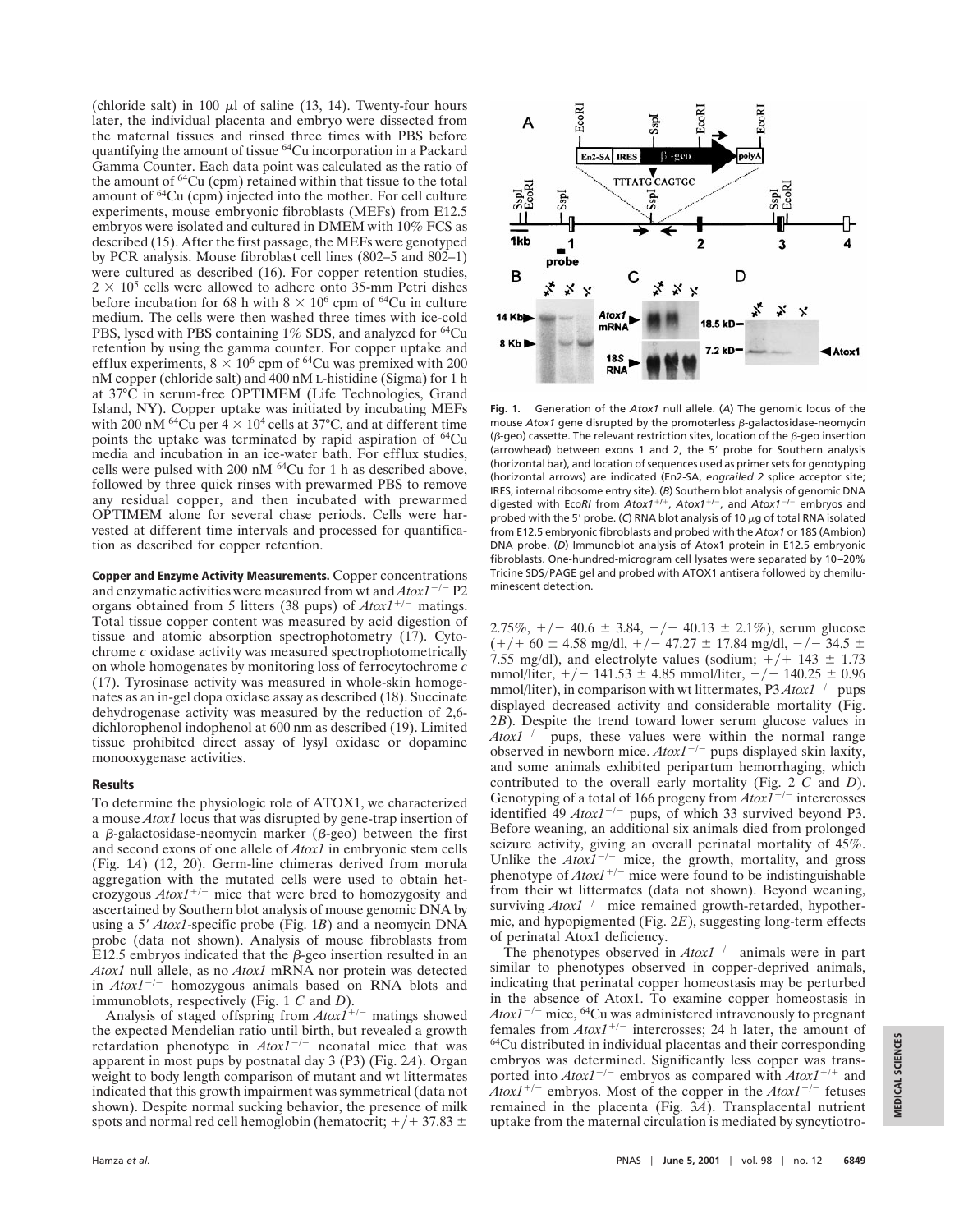

**Fig. 2.** Atox1 deficiency results in growth failure and mortality. (*A*) Images of *Atox1<sup>+/+</sup>* (*Left*) and *Atox1<sup>-/-</sup>* pups (*Right*) depicting growth differences at P3. (B) Kaplan–Meier plot of survival in progeny from  $A\text{to}x1^{+/-} \delta \times A\text{to}x1^{+/-}$  $\sqrt{ }$  mating ( $n = 166$ ). Note initial drop by P3, followed by another decrease because of seizures around weaning age. Abdominal hemorrhage (arrowhead) (C) and micrograph (100×) depicting pulmonary alveolar hemorrhage (*D*) observed in some *Atox1<sup>-/-</sup>* newborn pups. (*E*) Twenty-three-day-old weanling *Atox1<sup>+/+</sup>* (*Right*) and *Atox1<sup>-/-</sup>* (*Left*) mice. Note size difference and the hypopigmentation of tail and coat color.

phoblasts and capillary endothelium cells, which are embryonic in origin and line the maternal blood vessels within the placenta. Because the aberration in placental copper transport corresponds specifically to  $Atox1^{-/-}$  genotype, the data suggest that Atox1-deficient cells are unable to maintain normal copper status from maternally derived nutrients. To test this hypothesis, MEFs isolated from E12.5 embryos were incubated with 64Cu containing media, and the total amount of copper remaining within the cells was determined after 68 h.  $A\tau/\gamma$ <sup>-/-</sup> MEFs retained significantly greater amounts of copper compared with cells derived from  $A\tau xI^{+/+}$  or  $A\tau xI^{+/-}$  littermates. A similar phenotype of copper retention was observed when these studies were repeated with fibroblasts that were deficient in the Menkes ATPase (Fig. 3*B*) (21). The difference in the amount of copper accumulated by the Menkes and  $Atox1^{-/-}$  fibroblasts may be because of genetic strain differences or may reflect the fact that the Menkes (*Mo*br-J) defect results in a partial loss-of-function of this protein. The increase in copper accumulation within  $A\alpha x\overline{I}^{-1}$  cells was not because of differences in copper uptake, as the initial rate for copper uptake was identical in wt and  $A\text{to}t^{-/-}$  MEFs (Fig. 3*C*). To further characterize the copperretaining phenotype of  $A\text{to}1^{-/-}$  cells, MEFs were pulse labeled with <sup>64</sup>Cu for 1 h, and cells were analyzed at specific chase periods for 64Cu retained. Atox1-deficient MEFs revealed a severe impairment in copper efflux compared with wt cells. Thus,  $A\text{to}x1^{-/-}$  cells accumulate copper because of defective copper efflux from the cell (Fig. 3*D*).

A reduction in placental copper transport should result in newborn mice with decreased copper content in biosynthetically



**Fig. 3.** Atox1 is essential for normal copper homeostasis. (*A*) Placental copper transport was determined in E14.5 pregnant females from Atox1<sup>+/-</sup>  $\delta \times$  Atox1<sup>+/-</sup> <sup> $\circ$ </sup> mating. Fifty micrograms of <sup>64</sup>Cu was injected intravenously into pregnant dams, and 24 h later the placenta and embryo were dissected from maternal tissue and <sup>64</sup>Cu incorporation quantified in a gamma counter. Data represent the mean  $\pm$  SEM from four separate litters and at least 10 animals of each genotype. Each data point is calculated as the amount of <sup>64</sup>Cu retained by the tissue relative to the total amount of 64Cu injected into the mother (\*,  $P < 0.05$  among the  $+/+$  and  $-/-$  placenta and  $+/+$  and  $-/$ embryos; #,  $P < 0.01$  between  $-/-$  placenta and  $-/-$  embryos; *P* values were calculated by using a one-way ANOVA with Student–Newman–Keuls multiple comparison test). (*B*) <sup>64</sup>Cu retention was determined in cultured fibroblasts derived from *Atox1* mouse embryos (E12.4  $+/+, +/-$ , and  $-/-$ ) or mouse cell lines (wt, 802–5; MNK, 802–1). Cells (2  $\times$  10<sup>5</sup>) were incubated with 8  $\times$  10<sup>6</sup> cpm of <sup>64</sup>Cu. After 68 h, the cells were washed, lysed, and analyzed for <sup>64</sup>Cu retained by using a gamma counter. Each data point represents the mean  $\pm$ SEM from three separate experiments performed in triplicate and expressed as cpm/ $\mu$ g of total cell protein. Copper uptake (C) and copper efflux (D) were performed by incubating MEFs with 200 nM  $^{64}$ Cu per 4  $\times$  10<sup>4</sup> cells. For efflux, cells were pulsed with <sup>64</sup>Cu for 1 h followed by several chase periods with unsupplemented culture media. Cells were harvested at time intervals indicated and processed as described above.

active tissues such as the neonatal liver and brain. Consistent with this concept,  $P2 A \text{to} 1^{-/-}$  pups had 50% less copper in the liver (mean  $\pm$  SD:  $+$ / $+$ , 20.2  $\pm$  4.12  $\mu$ g/g;  $-$ / $-$ , 10.1  $\pm$  1.71  $\mu$ g/g, *P* < 0.01) and in the brain (+/+, 1.37  $\pm$  0.35  $\mu$ g/g; -/-,  $0.685 \pm 0.174$   $\mu$ g/g,  $P < 0.01$ ). Furthermore, the activity of essential cupro-enzymes including brain cytochrome oxidase (COX;  $+/+, 0.42 \pm 0.02$  unit/mg;  $-/-$ , 0.267  $\pm$  0.03 unit/mg,  $P < 0.01$ ) and tyrosinase (skin tissue from  $-\prime$  pups showed  $\approx$ 25% of tyrosinase activity compared with  $+/+$  littermates) was significantly decreased in  $P2A\tau/\tau$  mice. The diminution in brain COX activity was not because of differences in mitochondrial number or integrity, as the activity of the inner mitochondrial membrane protein, succinate dehydrogenase, was normal  $(+/+, 0.013 \pm 0.002 \text{ unit/mg}, -/-, 0.014 \pm 0.003$ unit/mg).

As placental transfer of nutrients is often dependent on both maternal and fetal components, progeny from  $Atox1^{+/-} \text{ } \delta \times$ *Atox1<sup>-/-</sup>*  $\Omega$  and *Atox1<sup>-/-</sup>*  $\delta \times$  *Atox1<sup>+/-</sup>*  $\Omega$  intercrosses were examined.  $A\text{to}tI^{-/-}$  mice derived from  $A\text{to}tI^{-/-}$  mothers exhibited a striking phenotype of growth retardation, skin laxity, and hypopigmentation as compared with its  $A\text{to}xI^{+/-}$  littermates (Fig. 4*A*). The phenotype in these  $Atox1^{-/-}$  mice was more severe than that observed previously in  $Atox1^{-/-}$  mice derived from heterozygote mothers, as evidenced by a near complete lack of tyrosinase enzyme activity in skin tissue (Fig. 4*B*), despite the presence of normal amounts of tyrosinase protein in those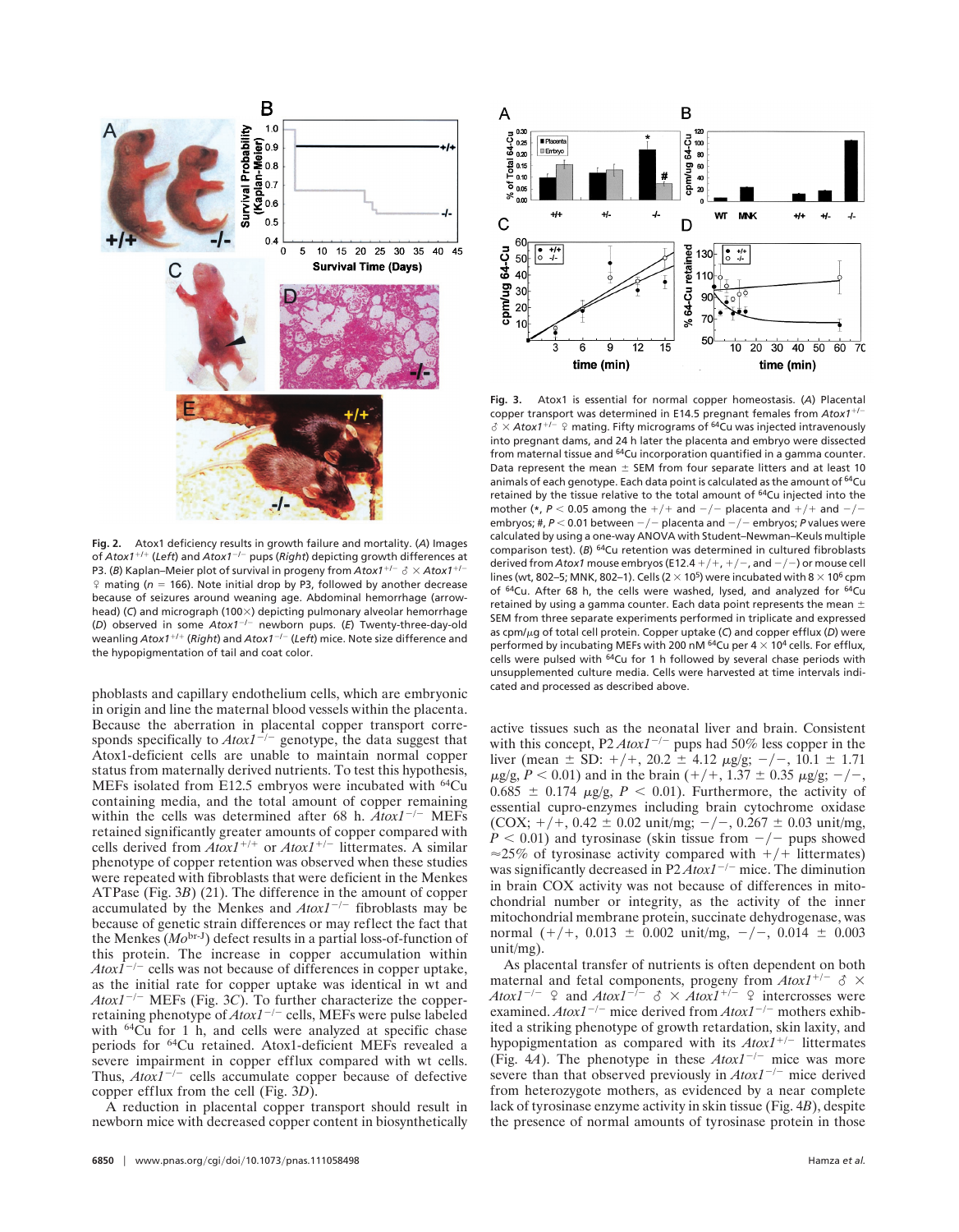

**Fig. 4.** Atox1<sup>-/-</sup> progeny exhibit a maternal effect. (A) Images of  $A$ tox1<sup>+/-</sup> (*Left*) and *Atox1<sup>-/-</sup>* (*Right*) P8 pups from  $A\text{to}x1^{+/-}$   $\delta \times A\text{to}x1^{-/-}$  ? mating. Note skin laxity on the dorsal surface (arrowhead), hypopigmentation, and growth retardation (body weight:  $+/- = 3.31$  g,  $-/- = 1.74$  g). (*B*) Tyrosinase activity was determined in 100  $\mu$ g of skin tissue extract separated on a 4–20% SDS/PAGE gel and assayed for dopa oxidase activity. Each lane represents a P8 skin sample from  $A\text{to}x1^{+/-}$   $\delta \times A\text{to}x1^{-/-}$   $\Omega$  progeny. (C) Placental copper transport was determined in *Atox1<sup>+/-</sup>* and *Atox1<sup>-/-</sup>* pregnant females mated to the indicated males. Data represent the mean  $\pm$  SEM from three separate litters and at least four animals of each genotype ( $*$ ,  $P < 0.01$  for  $-/$ placentas and  $-/-$  embryos derived from  $A\tau$ tox1<sup>+/-</sup> versus  $A\tau$ tox1<sup>-/-</sup> mothers). (*D*) Image of *Atox1<sup>-/-</sup>* P2 pup showing microphthalmia (*Left*) and *Atox1<sup>+/-</sup>* littermate (*Right*) from  $A$ tox1<sup>+/-</sup>  $\delta$  ×  $A$ tox1<sup>-/-</sup>  $\Omega$  mating.

samples (data not shown).  $A\text{to}xI^{-/-}$  pups showed increased mortality within the first day of life. Six  $A\text{to}x1^{-/-}$  pups (46%) died within 24 h after birth from  $A\tau b\alpha T^{+/-} \propto \lambda A\tau b\alpha T^{-/-}$ mating (three litters;  $13 - / -$ ,  $12 + / -$ ), whereas two *Atox1<sup>-/-</sup>* pups (20%) died within that time period from  $A\tau I^{-/-} \delta$  × *Atox1*<sup>+/-</sup>  $\varphi$  mating (three litters; 10 -/-, 10 +/-). These findings suggest an influence of maternal Atox1 deficiency on perinatal copper metabolism, which, although not sufficient to result in overt signs or symptoms in  $A\text{to}tI^{+/-}$  pups (Fig. 4*A*), significantly exacerbated the copper deficiency in  $A\tau/\gamma$ <sup>-/-</sup> pups. The concept of maternal Atox1 influence was supported by placental copper transport studies. As noted previously in Fig.  $3A$ , the difference in <sup>64</sup>Cu distribution between the placenta and embryo was found to be dependent on the embryonic genotype (Fig. 4*C*). However, now an overall reduction of 60% in copper availability for placental transport was observed in  $Atox1^{-/-}$ fetuses derived from  $A\text{to}x1^{-/-}$  mothers compared with  $A\text{to}x1^{-/-}$ fetuses derived from  $Atox1^{+/-}$  mothers (Fig. 4*C*). Furthermore, some  $Atox1^{-/-}$  pups born to  $Atox1^{-/-}$  mothers demonstrated severe congenital eye defects (Fig. 4*D*). Microphthalmia was observed in six  $Atox1^{-/-}$  pups obtained from  $Atox1^{+/-}$   $\delta$  × *Atox1<sup>-/-</sup>*  $\Omega$  mating (11 litters, 68 pups), of which only one mouse survived past P3. This phenotype was not due to the mouse genetic background because  $Atox1^{-/-}$  progeny from the same number of litters from  $A\text{to}x1^{-/-} \delta \times A\text{to}x1^{+/-}$  ? and  $A\text{to}x1^{+/-}$  $\delta \times A$ tox1<sup>+/-</sup>  $\Omega$  mating did not show microphthalmia. In addition, occasional  $A\text{to}I^{-/-}$  mice born to  $A\text{to}I^{-/-}$  mothers also demonstrated central nervous system malformations and other developmental abnormalities not observed in control littermates.

## **Discussion**

The data in this study demonstrate a critical role for the metallochaperone ATOX1 in mammalian copper homeostasis. The striking phenotypes observed in  $A\text{to}x1^{-/-}$  mice are in part similar to those observed in copper-deprived animals where diminished activity of the cupro-enzymes lysyl oxidase, dopamine monooxygenase, and tyrosinase results in impaired connective tissue integrity, temperature regulation, and pigment formation (1, 2). The copper-retaining phenotype of Atox1 deficient MEFs reveals the cellular mechanism underlying the impaired placental copper transfer to  $A\text{to}xI^{-/-}$  embryos, where copper retention within the placenta, due to defective cellular copper efflux, results in decreased copper availability for the fetal circulation. These data, taken together with the demonstrated interaction between ATOX1 and the copper-transporting ATPases (9, 10), definitively reveal a role for ATOX1 in the pathway of copper trafficking from the cytoplasm to the secretory pathway in mammalian cells.

The seizures, hypothermia, and neurodegeneration observed in humans with Menkes disease, and in mice with mutations at the homologous mottled locus, have been attributed to regional alterations of COX activity secondary to copper deficiency in the neonatal brain (17, 22). Thus, it is reasonable to assume that the morbidity associated with Atox1-deficient mice is in part related to reduced COX activity in specific areas of the brain that are metabolically active during development. Importantly, previous observations of the phenotype of different mottled alleles (*Mo*) have demonstrated a correlation between the type and severity of symptoms and the amount of *in utero* copper transferred to the developing fetus (23). For example, *dappled* mice (*Mo*dp) die *in utero* from impaired connective tissue integrity and hemorrhage secondary to a deficiency in lysyl oxidase activity, whereas *brindled* mice (*Mo*br) have increased but variable neonatal mortality similar to that observed here in the  $Atox1^{-/-}$  mice. The heterogeneity in the phenotype in  $A\text{to}x1^{-/-}$  mice may potentially arise from incomplete penetrance resulting from either specific modifying genetic loci or epigenetic effects such as the amount of perinatal copper available during embryonic growth and development. The latter possibility then reveals phenotypic differences based on developmental and tissue-specific thresholds for copper requirement, a concept reinforced by data from Ctr1-deficient animals in the accompanying article (24).

The finding that  $A\text{to}x1^{-/-}$  mice derived from  $A\text{to}x1^{-/-}$  mothers exhibited a more severe phenotype suggests that, in part, copper deficiency in  $A\text{to}x1^{-/-}$  mothers along with Atox1 deficiency in both maternal and fetal components within the placenta leads to a more acute deprivation of perinatal copper availability to the developing embryo, thus compounding the  $Atox1^{-/-}$  phenotype. Accordingly, these animals showed a marked impairment in growth, higher mortality, reduced pigmentation because of little or no tyrosinase activity, and microphthalmia. Although the precise role of Atox1 in eye development is unclear, a similar phenotype of hypopigmentation and microphthalmia is observed in mice deficient in Mitf, a transcription factor required for the development and maturation of the neural crest-derived melanocytes (25). These findings then raise the possibility that copper-trafficking pathways involving Atox1 may play a role in the complex signal transduction events involved in neural crest cell development.

Our findings, together with previous biochemical studies (9, 10), are consistent with the hypothesis that ATOX1 is required for copper trafficking to the secretory pathway of mammalian cells through interaction with the Menkes and Wilson ATPase. Thus, the severe pleiotropic phenotype in Atox1 deficiency may be because of impaired *in utero* copper delivery to both the Menkes and Wilson proteins during development. Furthermore, Atox1 may have additional roles during cell differentiation and